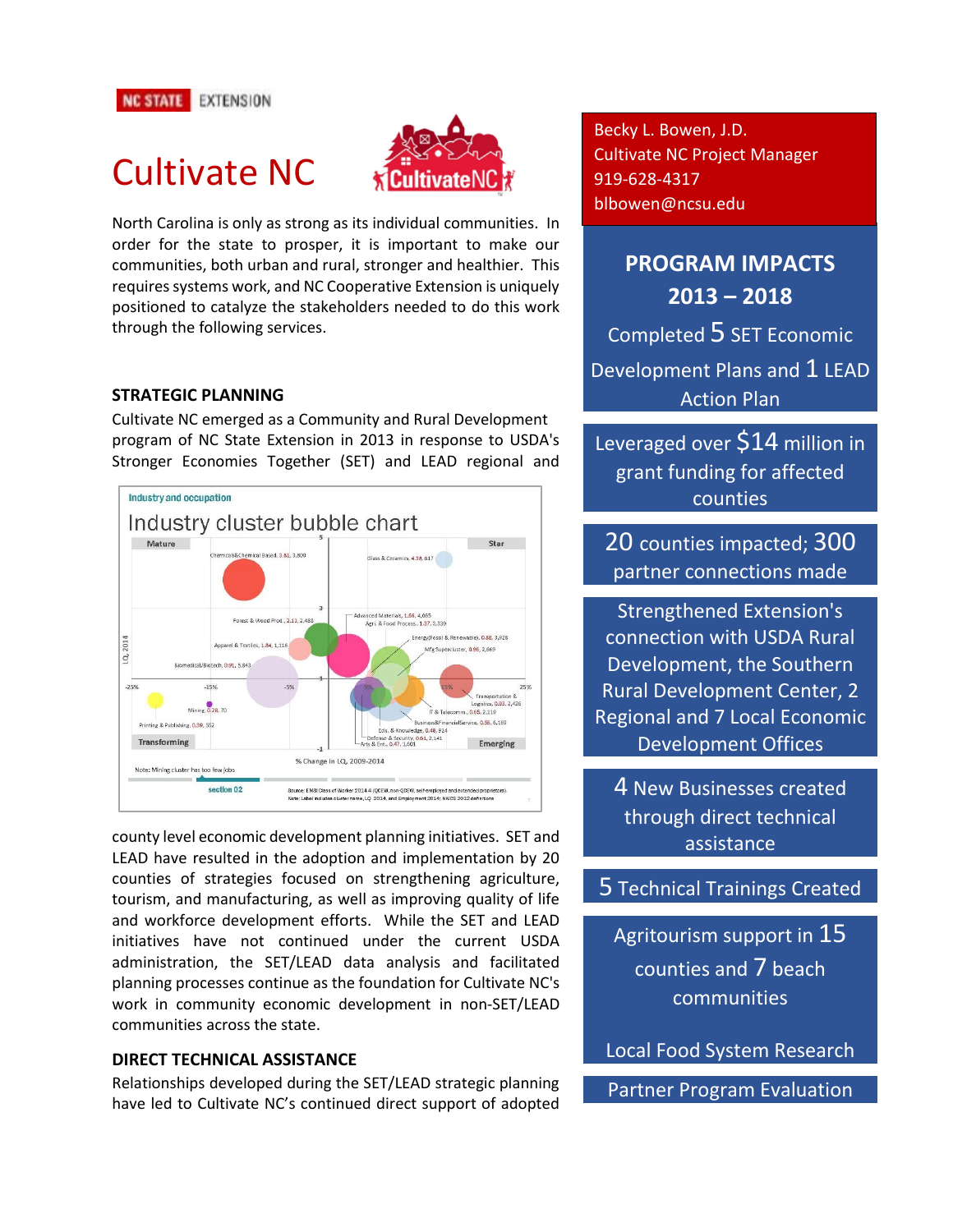strategies in these communities, including nonprofit and small business development, grant writing, and other resource connections. These services are also available to non-SET/LEAD communities across the state.

#### **TECHNICAL TRAININGS**

In addition to grant or contract-supported strategic planning services and the direct technical assistance that follows, Cultivate NC



also develops and delivers technical trainings directly to Extension agents and at community workshops organized by agents. New educational materials created include the Cultivate NC curriculum (which contains a research segment conducted by youth to engender community pride and innovation), as well as trainings on nonprofit compliance and development, cooperative formation, collaborative farming, grant writing, and downtown development through local food programming. As a member of Extension's Local Food Program Team, Cultivate NC staff has also generated the NCACES award-winning Agritourism Curriculum, which has been incorporated into the USDA-funded Fork to Farmer Initiative described below.

#### **INTERDEPARTMENTAL and MULTISTATE COLLABORATIONS**



Cultivate NC transforms communities and promotes economic prosperity by leveraging and connecting the capacity of the many colleges and departments of NC State University, NC State Extension, CEFS, and their partners to build engaged leadership, inclusive partnerships, and innovative solutions. Specifically, Cultivate NC staff routinely supports the work of Extension's Local Food Program by conducting community assessments, engaging with other states in food system research, and chairing the Economic Impacts Work Group of the Local Food Program Team. In addition,

Cultivate NC staff also partners on the Fork to Farmer Initiative (f2F), a current collaboration with Tourism Extension. The f2F initiative is focused on strengthening agitourism through increased consumer awareness, and Cultivate NC staff is leading the implementation of f2F activities in nine counties and developing this process in six more, including the expansion of the Grange award-winning Vacationer-Supported Agriculture program.

#### **EVALUATIONS**

Cultivate NC staff is currently conducting an evaluation in Craven and Onslow Counties of USDA's AgVets program, a pilot program of the federal administration designed to benefit military veterans through